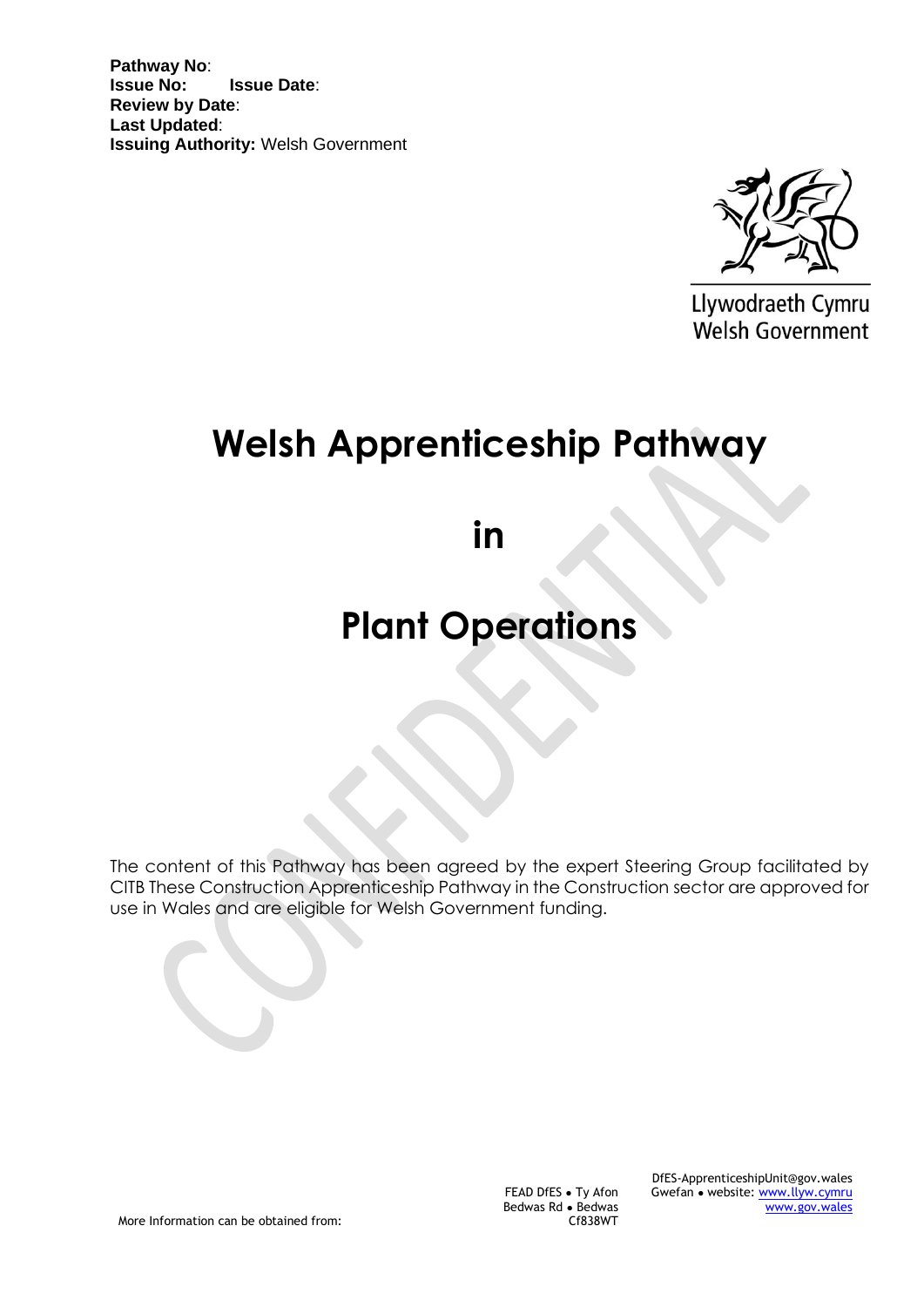# **Contents**

[Learning Programme Content](#page-2-0)

**[Entry Requirements](#page-2-1)** 

[Apprenticeship Pathway Learning Programme](#page-2-1)

• [Level 3](#page-3-0) – Plant Operations

**[Other Additional Requirements](#page-4-0)** 

[Job Roles](#page-5-0)

[Progression](#page-7-0)

**[Equality & Diversity](#page-8-0)** 

[Employment Responsibilities and Rights](#page-9-0)

**[Responsibilities](#page-10-0)**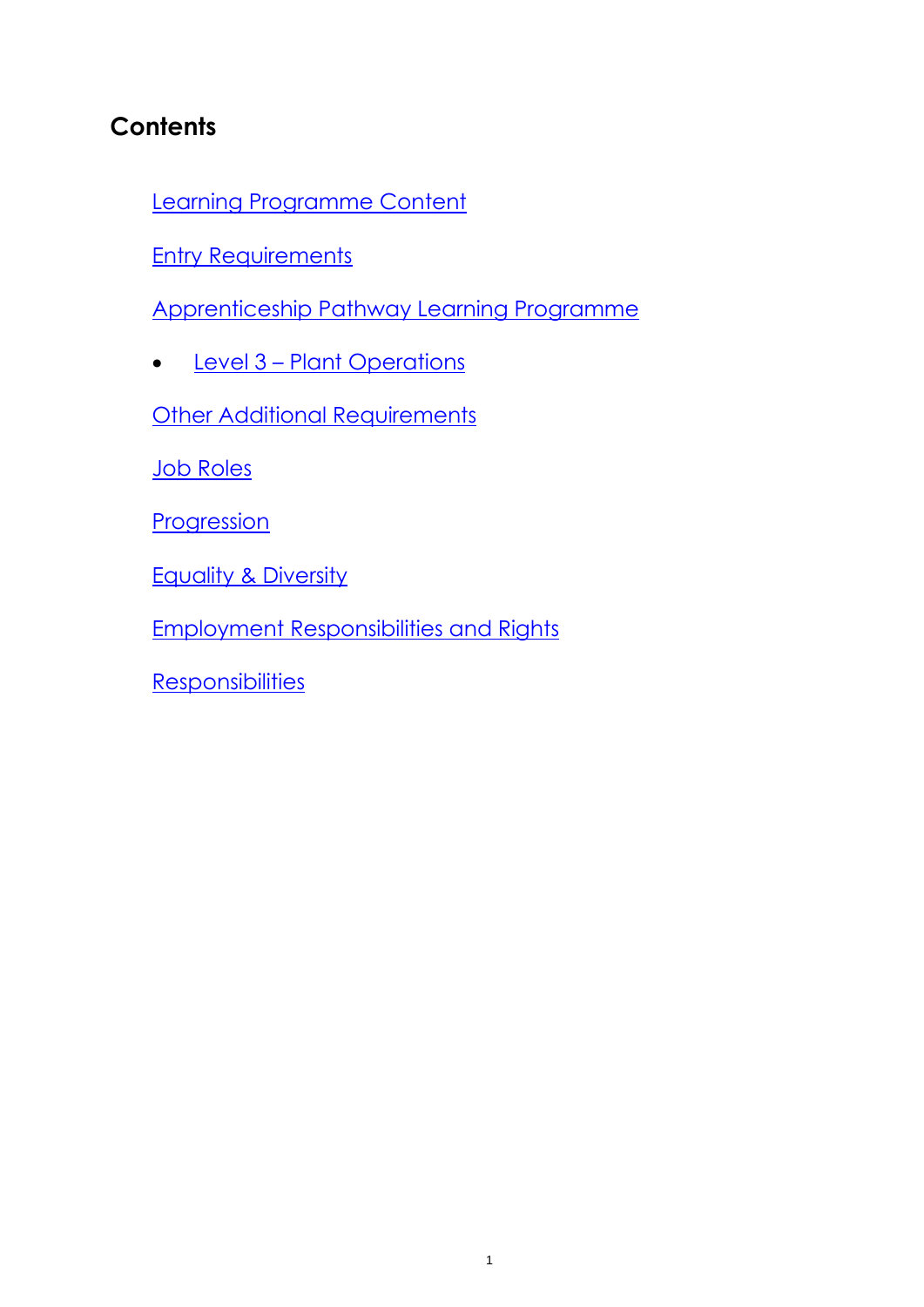### <span id="page-2-0"></span>**LEARNING PROGRAMME CONTENT**

The Learning Programme provision shall comprise of four mandatory elements:

- Qualifications
- Essential Skills
- On/off the job training
- Additional Employer requirements? (digital Skills)

The total minimum credit value required for the Level 3 Pathway (Plant Operations) is 80 credits.

#### <span id="page-2-1"></span>**ENTRY REQUIREMENTS**

List a This Apprenticeship is suitable for learners who:

- are aged 16+ currently working in the trade area and have<sup>1</sup>:
- achieved the Foundation in Construction and Building Services Engineering

or

• achieved Progression in Construction Level 2 in which the apprenticeship is to be undertaken<sup>2</sup>:

or

• achieved a Level 2 or 3 Certificate or Diploma in the trade in which the apprenticeship is to be undertaken.

or

• Verifiable<sup>3</sup> 3 years or more employment in the trade in which the apprenticeship is to be undertaken.

List b, and one or more of the following, or equivalent qualifications, at or above level of the list below 4:

- Welsh Baccalaureate National Diploma
- Essential Skills Wales or Key Skills in Communication and Application of Number at level 1 or above.
- GCSE grade A\*-D in any two of the following: a communication subject, maths and either a science or technical-based subject.
- A\*- D grade in The WJEC Built Environment GCSE.
- Level 2 Merit WJEC Level 1/2 Vocational Award in Designing the Built Environment.
- WJEC A/AS Built Environment GCE.
- Merit, Pearson BTEC Level 1/Level 2 Tech Award in Construction and the Built Environment

<sup>1</sup>Direct entrant onto the Construction Core in Construction and Building Services Engineering pathway will only have to have achieved one of the entry requirements from list b.

 $2$  From 2023 onwards the Progression Qualification will not be eligible as an entry requirement option.

 $3\,$  Will require verification from the employer that the learner has the necessary trade employment experience.

<sup>4</sup> Experienced learners as defined in list a may also have qualities or achievements beyond qualification attainment which should be considered. They will not have to attain one of the qualifications in list b.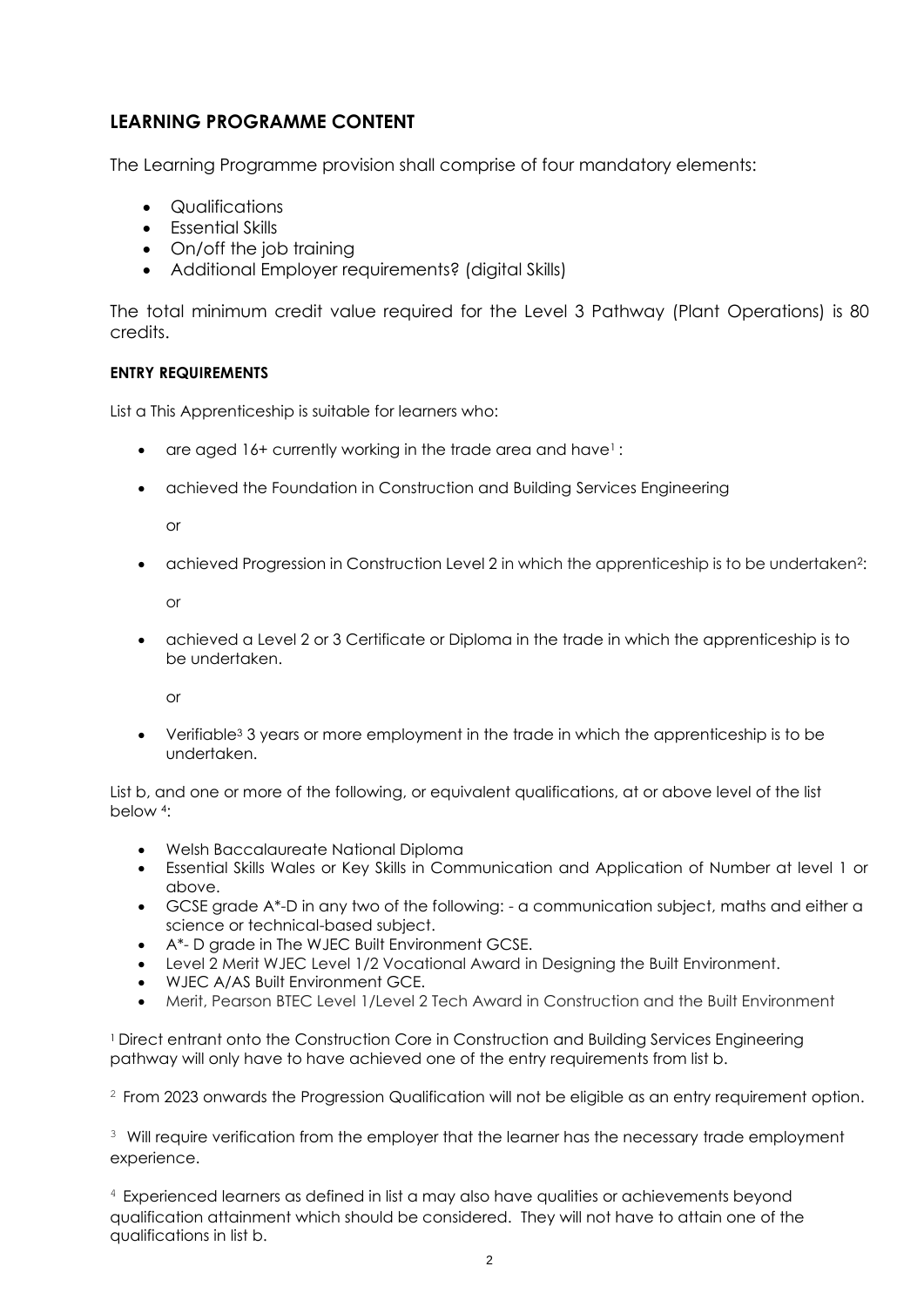# **APPRENTICESHIP PATHWAY LEARNING PROGRAMME(S)**

# **Apprenticeship Core in Construction and Building Services Engineering(L2)**

| Level 2 - Construction Pathway |                      |                 |                                |           |                                            |
|--------------------------------|----------------------|-----------------|--------------------------------|-----------|--------------------------------------------|
| Awarding<br><b>Body</b>        | Qualification<br>No. | Credit<br>Value | Total<br>Qualification<br>Time | Knowledge | Qualification<br>Assessment<br>Language(s) |
| C&G                            | C00/4414/4           | 41              | 414                            | Knowledge | English or Welsh                           |

Where learners have achieved one of the entry requirements in list a, they will not need to undertake the Construction Core Qualification.

All learners will need to have achieved one of the requirements from list b for entry.

# <span id="page-3-0"></span>**Level 3: Plant Operations**

#### **Qualifications**

| Level 3 - Construction Pathway |                      |                 |                                |                                         |                                            |
|--------------------------------|----------------------|-----------------|--------------------------------|-----------------------------------------|--------------------------------------------|
| Awarding<br><b>Body</b>        | Qualification<br>No. | Credit<br>Value | Total<br>Qualification<br>Time | Competence<br>/ Knowledge<br>/ Combined | Qualification<br>Assessment<br>Language(s) |
| C&G                            | C00/4491/9           | 80              | 802                            | Combined                                | English or Welsh                           |

# **Essential Skills Wales (ESW)**

Essential Skills Wales qualifications assessment languages are English-Welsh.

| <b>Level 3: Plant Operations</b> | Level | <b>Minimum Credit Value</b> |
|----------------------------------|-------|-----------------------------|
| I Communication                  |       |                             |
| Application of Number            |       |                             |

#### **See note a regarding transition arrangements for essential skills.**

#### **Additional Employer Requirements**

| <b>Level 3: Plant Operations</b> | Level | <b>Minimum Credit Value</b> |
|----------------------------------|-------|-----------------------------|
| Digital Skills for Construction  |       |                             |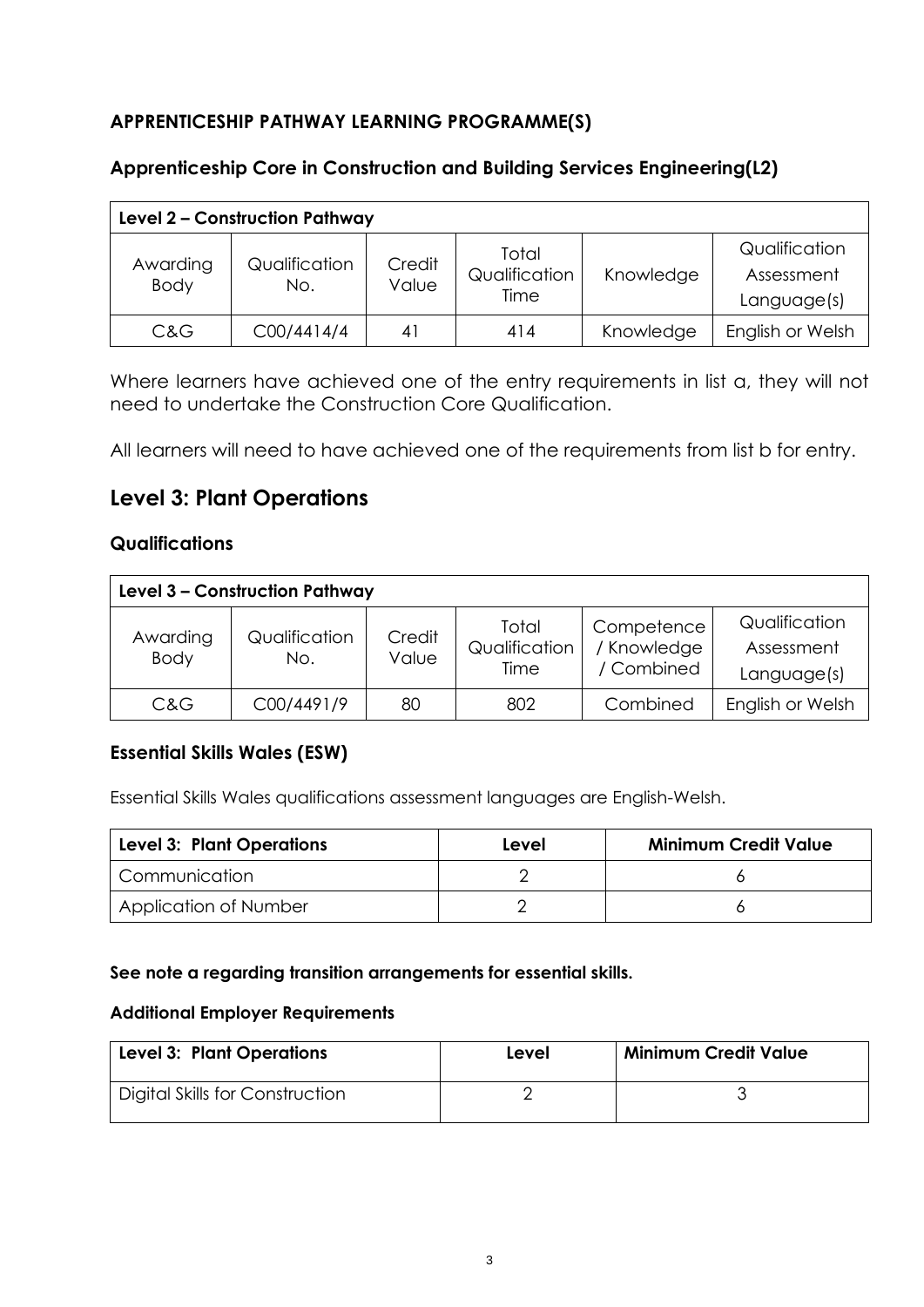#### **On/Off the Job Training**

| Pathway                   | <b>Minimum On the</b><br><b>Job Training Hours</b> | Minimum Off the Job Training<br><b>Hours</b> |  |
|---------------------------|----------------------------------------------------|----------------------------------------------|--|
| Level 3: Plant Operations | 2768                                               | 491                                          |  |

#### **On/Off the Job Training with Construction Core**

| Pathway                   | <b>Minimum On the</b><br><b>Job Training Hours</b> | Minimum Off the Job Training<br><b>Hours</b> |
|---------------------------|----------------------------------------------------|----------------------------------------------|
| Level 3: Plant Operations | 2768                                               | 744                                          |

The anticipated duration of the Plant Operations Apprenticeship will be between 2 years (Post Foundation Qualification) and 3 years (Including Foundation Core in Construction and Building Services Engineering).

The above figures are **for guidance only** and may be different for experienced/older workers depending on the amount/nature of relevant experience, and significantly reduced for those progressing from related qualifications.

#### **Note a Transition arrangements for Essential Skills**

Learners who will start their Foundation in Construction and Building Services Engineering, Foundation Core in Construction and Building Services Engineering, or Progression in Construction Qualification in 2022 will be required to work towards level 2 Essential Skills in both Application of Number and Communication during their apprenticeship.

On completion of their apprenticeship learner will aim to have achieved level 2 Essential skills in both subjects but will be deemed to have completed their apprenticeship if one of the essential skills is passed at level 2 and the other at level 1. This as above will allow an adequate and fair period of transition for these learners.

<span id="page-4-0"></span>From August 2023 any new learner who starts their Foundation in Construction and Building Services Engineering, Foundation Core in Construction and Building Services Engineering, or Progression in Construction Qualification will be required to pass both Essential Skills at level 2 as part of their apprenticeship.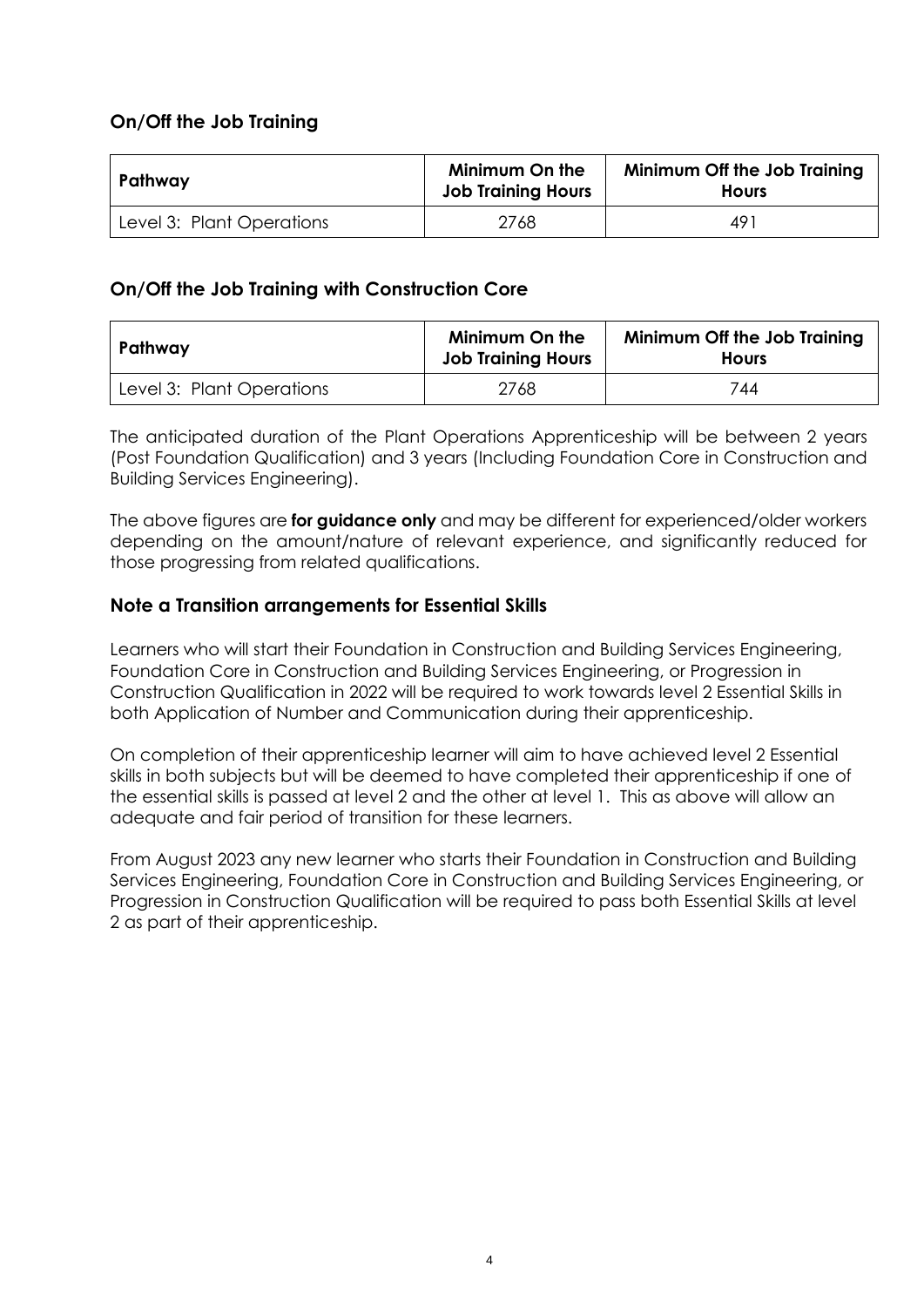# <span id="page-5-0"></span>**OTHER ADDITIONAL REQUIREMENTS**

#### **Additional Requirement Detail (Minimum Credit & Hours)**

#### **Additional Employer Requirements**

| <b>Level 3: Plant Operations</b> | Level | <b>Minimum Credit Value</b> |
|----------------------------------|-------|-----------------------------|
| Digital Skills for Construction  |       |                             |

• **This qualification is under development and will be a requirement when designated by the Regulator in Wales.**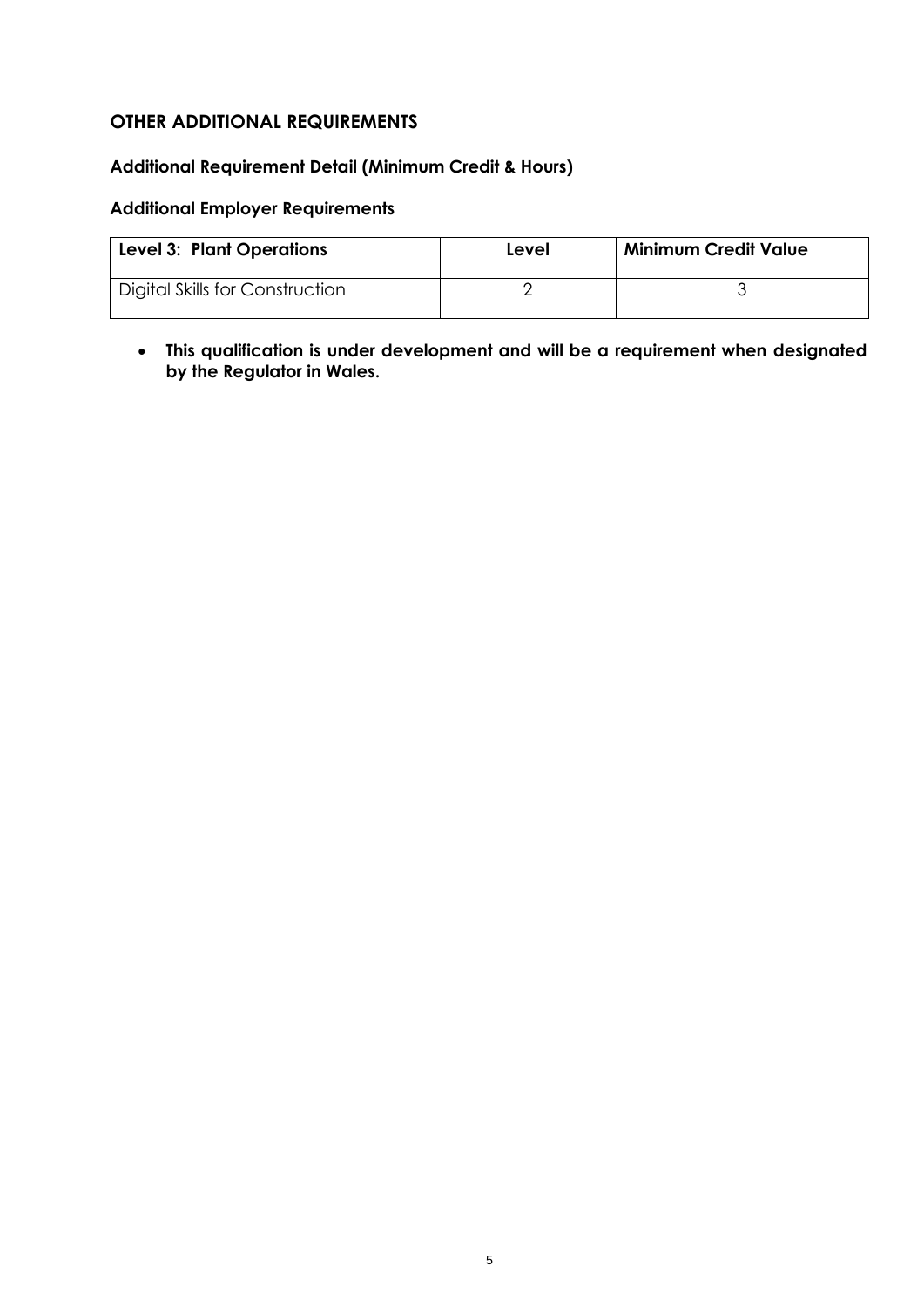# **JOB ROLES**

This Framework specifies the standards and criteria for the Level 3 Apprenticeship in Plant Operations. Successful achievement of all the components of this Framework will lead to the award of a Level 3 qualification and recognition as a qualified Plant Operator within the sector. The Award of this Qualifications will enable the learner to apply for a Competent Operator Card.

This Framework has a single pathway:

• Plant Operations

Working on a construction site, in a public place or on the highway operating plant/machinery to transfer loads, excavate, lift, and move materials to given specifications.

This Apprenticeship is designed to provide individuals with the opportunity to develop the skills and knowledge that are needed to carry out the work of a plant operator using the following items of plant.

- Forward Tipping Dumper
- Telescopic Handler
- Ride on Roller
- 180-degree or 360-degree excavator

On completion of the requirements in this Framework the Apprentice should, as a minimum, have the core skills and core knowledge required to carry out Plant Operation in a safe, sustainable, and competent manner. Details of skills to be developed are outlined in the qualification specifications and employer confirmation handbooks.

In addition, the Apprentice should also be able to:

- Apply professional judgement and support
- Challenge unsafe behaviors/activities
- Demonstrate innovation through the identification of areas for improvement and suggestion and/or development of innovative solutions
- Identify and manage risks to self and others
- Keep work area clean and tidy
- Manage own time effectively
- Think logically and accordance with the demands of the situation using clear and valid reasoning when making decisions to undertake the work instructions
- Work effectively individually and in a team
- Work in accordance with quality requirements
- Work productively
- Work safely and ensure the safety of others
- Work within own level of competence and know when to seek advice from others.
- Apply health and safety and environmental legislation in the Construction sector.
- Establish and maintain relationships in the Construction sector
- Understand Technological requirements and changes
- Understand Statutory and Non- Statutory Regulations & Requirements
- Understand Working practices in accordance with Health and Safety requirements
- Understand Inspection, testing and commissioning procedures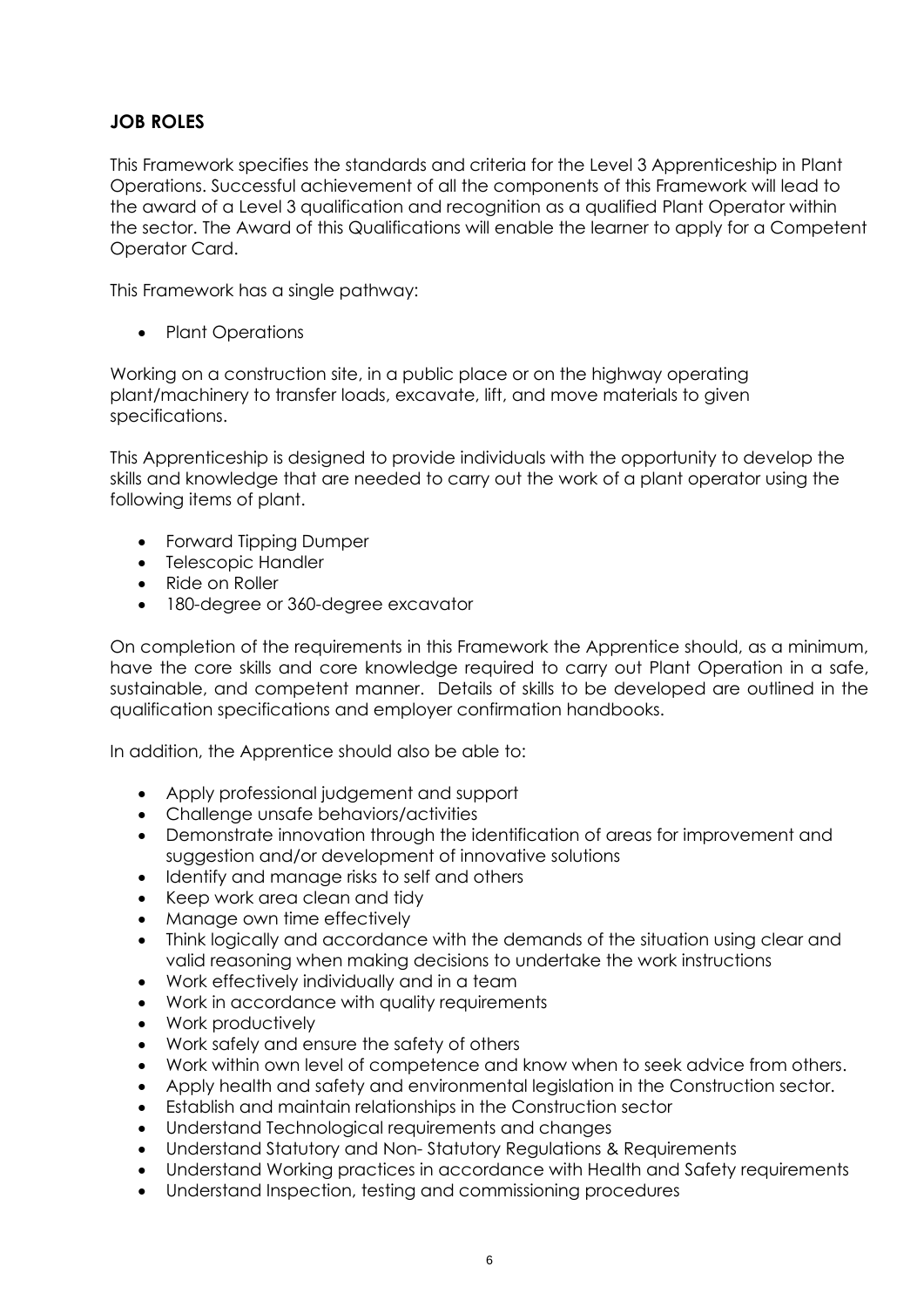Throughout the Apprenticeship process the Apprentice should, as a minimum, develop and display the behaviours that show them to be consistently:

- 1. Assertive
- 2. Confident
- 3. Dressed appropriately
- 4. Empathetic
- 5. Fair
- 6. Honest
- 7. Proactive
- 8. Productive
- 9. Punctual
- 10. Reliable
- <span id="page-7-0"></span>11. Respectful (in terms of equality, diversity and inclusion)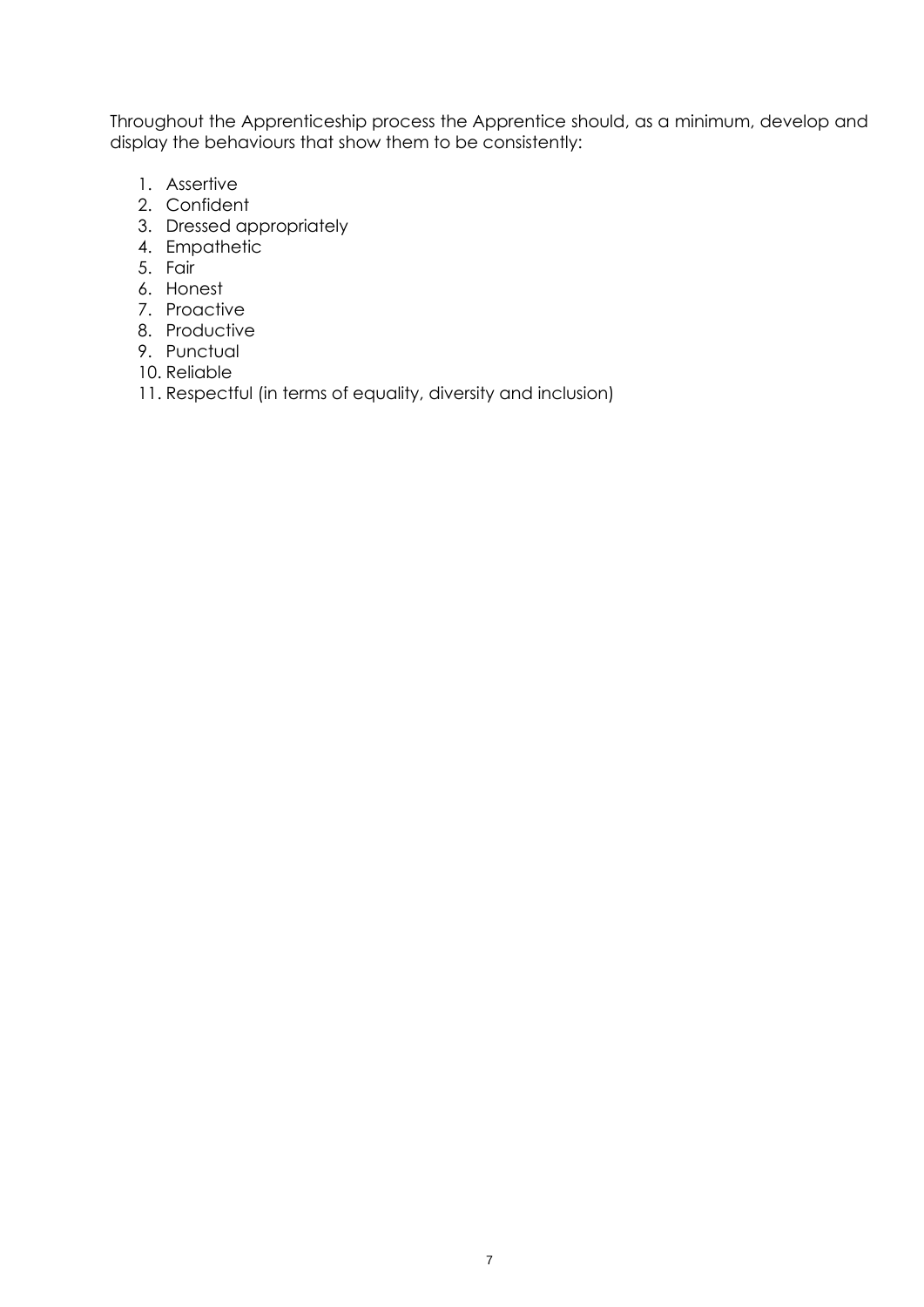# **PROGRESSION**

The aim of this Framework is to ensure that the successful learners gain:

- The Skills and Knowledge required by the industry to achieve competence
- Job related skills that will be used in the working environment
- Knowledge and skills aligned to working practices, relevant statutory and nonstatutory regulations
- Transferable and Core Skills
- The basis for career progression

When apprentices have completed this Framework, they have a number of progression options to them including:

- Vocational: develop self in the role and seek promotion
- Academic: use the qualifications gained as the basis for further study and entry to Further or Higher Education as appropriate
- Combination of Vocational and Academic: undertake part time study while still working. This may be as part of a structured Higher Level Apprenticeship (HLA) if this is relevant/available.

More specifically, on successful completion of this Apprenticeship in Plant Operations an apprentice will be furnished with the skills and knowledge, and have the qualifications to:

- Apply for a Competent Operator Card. Further information and options can be obtained at [www.cscs.uk.com/about/plant-partner-card-schemes/](http://www.cscs.uk.com/about/plant-partner-card-schemes/)
- (Note that this has not been agreed yet with the relevant organisations.)
- Progress onto a relevant Higher-Level Apprenticeship
- Progress in their career with further training into such job roles as, Site/Workshop Supervisor/ Manager etc.

Further career guidance can be found at:

- [www.goconstruct.org/construction-careers/what-jobs-are-right-for-me/plant](http://www.goconstruct.org/construction-careers/what-jobs-are-right-for-me/plant-operator/)[operator/](http://www.goconstruct.org/construction-careers/what-jobs-are-right-for-me/plant-operator/)
- [www.careerswales.gov.wales/job-information/construction-plant-operator](http://www.careerswales.gov.wales/job-information/construction-plant-operator)

It is anticipated that successful candidates will progress within the Construction industry in qualified positions such as employed or self-employed, supervisors, managers.

<span id="page-8-0"></span>Continuous learning will be expected of the qualified candidates in order to maintain awareness of the regulations impacting on the industry and technological changes/advances.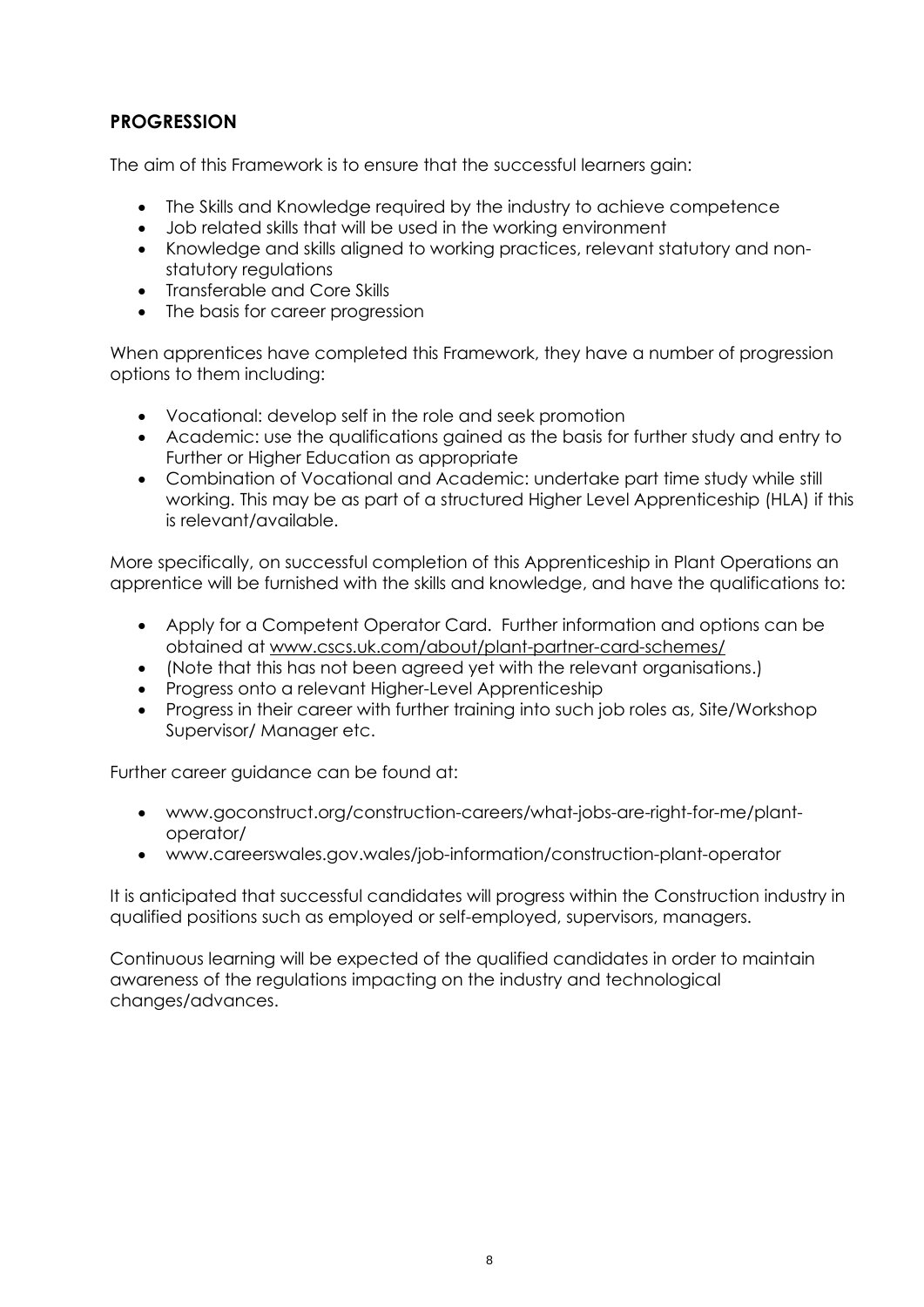# **EQUALITY & DIVERSITY**

It is important that apprenticeship Pathways are inclusive and can demonstrate an active approach to identifying and removing barriers to entry and progression. Pathways should advance equality of opportunity between persons who share protected characteristics and those persons who do not as identified in the Equality Act 2010.

The protected characteristics identified in the Equality Act are age, disability, gender reassignment, race, religion or belief, sex, sexual orientation, pregnancy and maternity. Marriage and civil partnership is also included although only in respect of the requirement to eliminate discrimination in employment.

Training providers and employers MUST also comply with the other duty under the Equality Act 2010 to ensure that applicants are not discriminated against in terms of entry to the industry based upon those nine protected characteristics.

Although the construction industry has not, historically, been a traditional career choice for women. This has now changed, and women are better supported and work successfully in the industry.

The sectoral bodies work at local, regional and national levels to identify and address issues around equality and diversity. This work is supported by local/national government, non-governmental bodies/agencies and relevant Unions.

It is a requirement that apprentice recruitment is open and fair to all who meet the selection criteria, regardless of gender, ethnic origin, religion/belief, sexual orientation or disability.

All partners involved in the delivery of the apprenticeship and employers must be committed to a policy of equal opportunities and must have a formal equal opportunities policy and procedure in place.

Employers/providers must be able to demonstrate that there are no overt or covert discriminatory practices in selection and employment. All promotional, selection and training activities must comply with relevant legislation such as the Equality Act 2010.

<span id="page-9-0"></span>Providers will monitor equality of opportunity practice and procedures within their own organisation and take positive action when necessary. It is also recommended that employers/providers conduct an exit interview if the apprentice leaves the programme before completion.